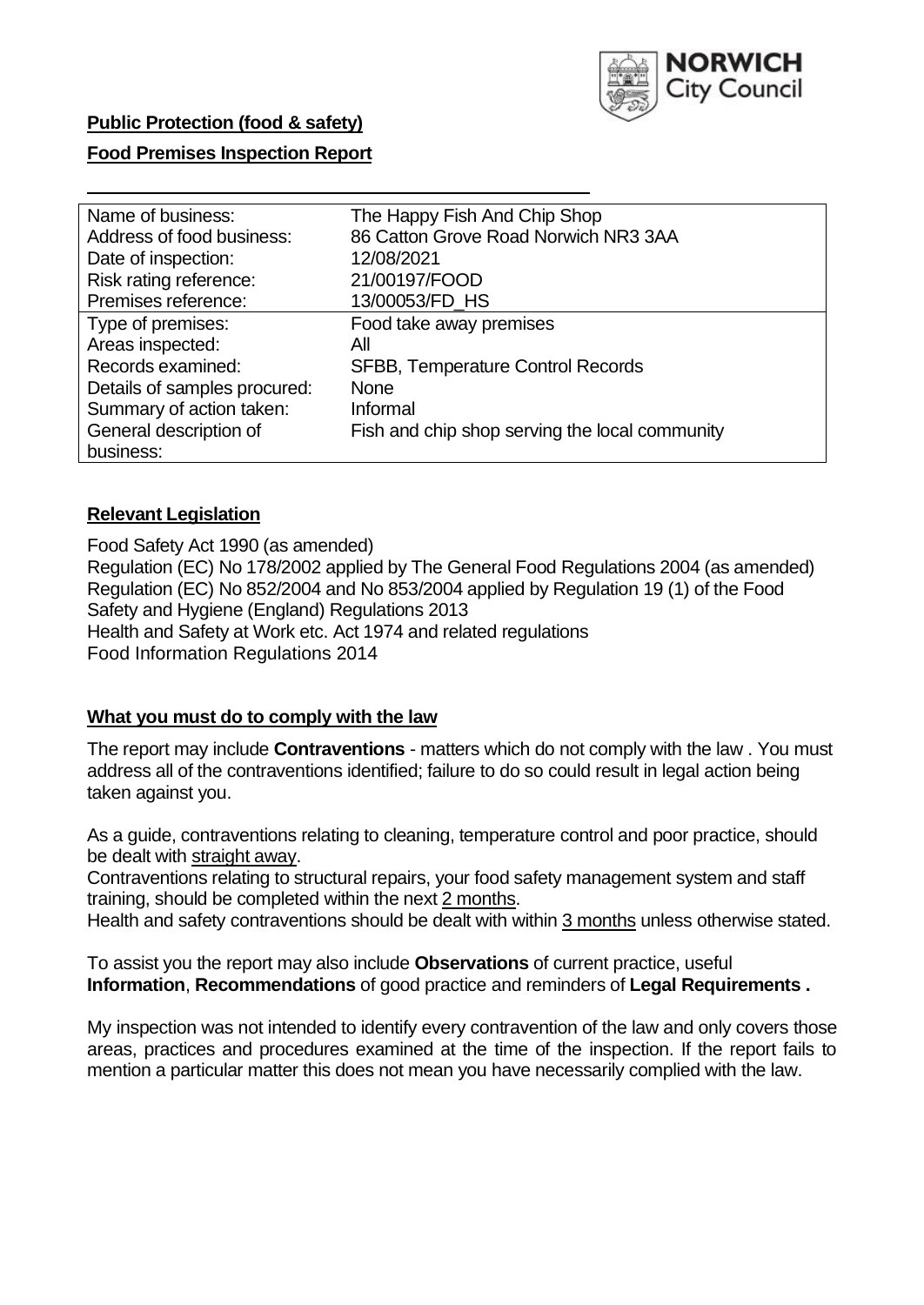# **FOOD SAFETY**

### **How we calculate your Food Hygiene Rating:**

The food safety section has been divided into the three areas which you are scored against for the hygiene rating: 1. food hygiene and safety procedures, 2. structural requirements and 3. confidence in management/control procedures. Each section begins with a summary of what was observed and the score you have been given. Details of how these scores combine to produce your overall food hygiene rating are shown in the table.

| <b>Compliance Area</b>                     |          |                 |  | <b>You Score</b> |               |    |           |    |                 |  |  |
|--------------------------------------------|----------|-----------------|--|------------------|---------------|----|-----------|----|-----------------|--|--|
| Food Hygiene and Safety                    |          |                 |  | $\Omega$         | 5             | 10 | 15        | 20 | 25              |  |  |
| <b>Structure and Cleaning</b>              |          |                 |  | $\Omega$         | 5             | 10 | 15        | 20 | 25              |  |  |
| Confidence in management & control systems |          |                 |  | $\Omega$         | 5             | 10 | 15        | 20 | 30 <sub>1</sub> |  |  |
|                                            |          |                 |  |                  |               |    |           |    |                 |  |  |
| <b>Your Total score</b>                    | $0 - 15$ | 20              |  | $25 - 30$        | $35 - 40$     |    | $45 - 50$ |    | > 50            |  |  |
| <b>Your Worst score</b>                    | 5        | 10 <sup>°</sup> |  | 10               | 15            |    | 20        |    | $\sim$          |  |  |
|                                            |          |                 |  |                  |               |    |           |    |                 |  |  |
| <b>Your Rating is</b>                      | 5.       | 4               |  | 3                | $\mathcal{P}$ |    |           |    | $\Omega$        |  |  |

Your Food Hygiene Rating is 3 - a generally satisfactory standard **@ 3 3 4 5** 

## **1. Food Hygiene and Safety**

Food hygiene standards are generally satisfactory and maintained. There is evidence of some non-compliance with legal requirements. Some lapses are evident however generally you have satisfactory food handling practices and procedures and adequate control measures to prevent cross-contamination are in place. The contraventions require your attention; although not critical to food safety they may become so if not addressed. **(Score 10)**

## Contamination risks

**Contravention** The following exposed food to the general risk of cross-contamination with bacteria or allergens or its physical contamination with dirt, foreign objects or chemicals:

- flies circulating on premises.
- staff not fully aware of food allergens.

### Hand-washing

**Contravention** The following indicated that hand-washing was not suitably managed:

• thin toilet tissue used to dry wash hands at dedicated wash hand basin. This material is not suitable. Use blue roll or other suitable single use material for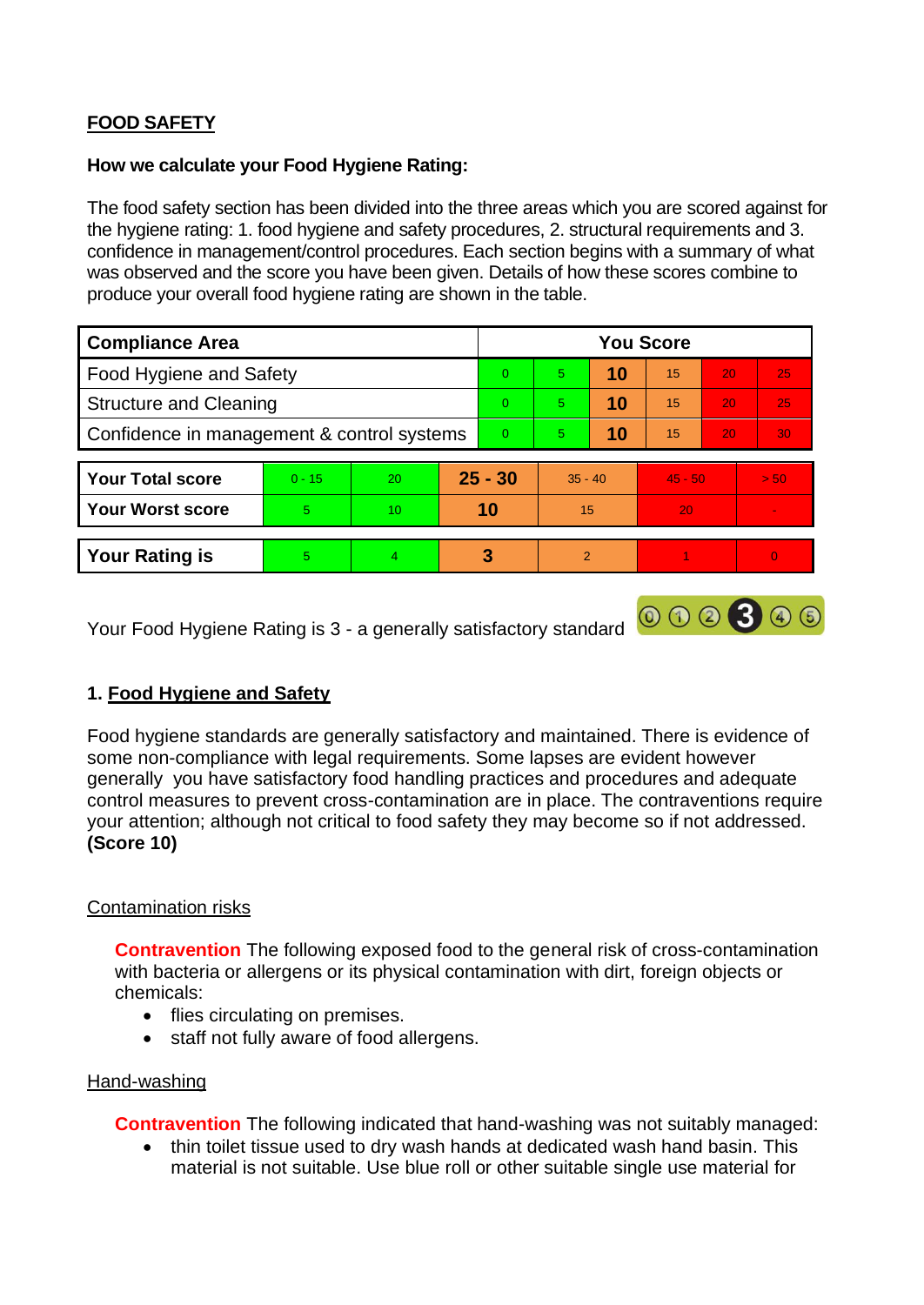drying hands at the dedicated wash hand basins.

**Legal Requirement** Wash hand basins must be provided with hot and cold running water and suitable drainage; soap and a hygienic way to dry hands.

# **2. Structure and Cleaning**

The structure facilities and standard of cleaning and maintenance are of a generally satisfactory standard but there are some repairs and/or improvements which are required in order for you to comply with the law. Pest control and waste disposal provisions are adequate. The contraventions require your attention; although not critical to food safety they may become so if not addressed. **(Score 10)**

### Cleaning of Structure

**Contravention** The following items were dirty and require more frequent and thorough cleaning:

- floor wall junctions
- around equipment feet
- behind and under equipment
- hand contact surfaces such as light switches and door handles

**Contravention** The following items could not be effectively cleaned and must be covered or made non-absorbent:

- mdf or chipboard shelves
- floors
- unsealed wooden structures
- chipped dented wooden architrave

### Cleaning of Equipment and Food Contact Surfaces

**Contravention** The following items are dirty and must be cleaned:

- fridge and freezer seals
- fridge shelving

## **Maintenance**

**Contravention** The following had not been suitably maintained and must be repaired or replaced:

- floor surfaces
- splits or holes in flooring
- broken, chipped ungrouted or missing tiles
- worn and / or peeling paint
- Blown plaster to wall in lower ground floor potato rumbling room,

## Pest Control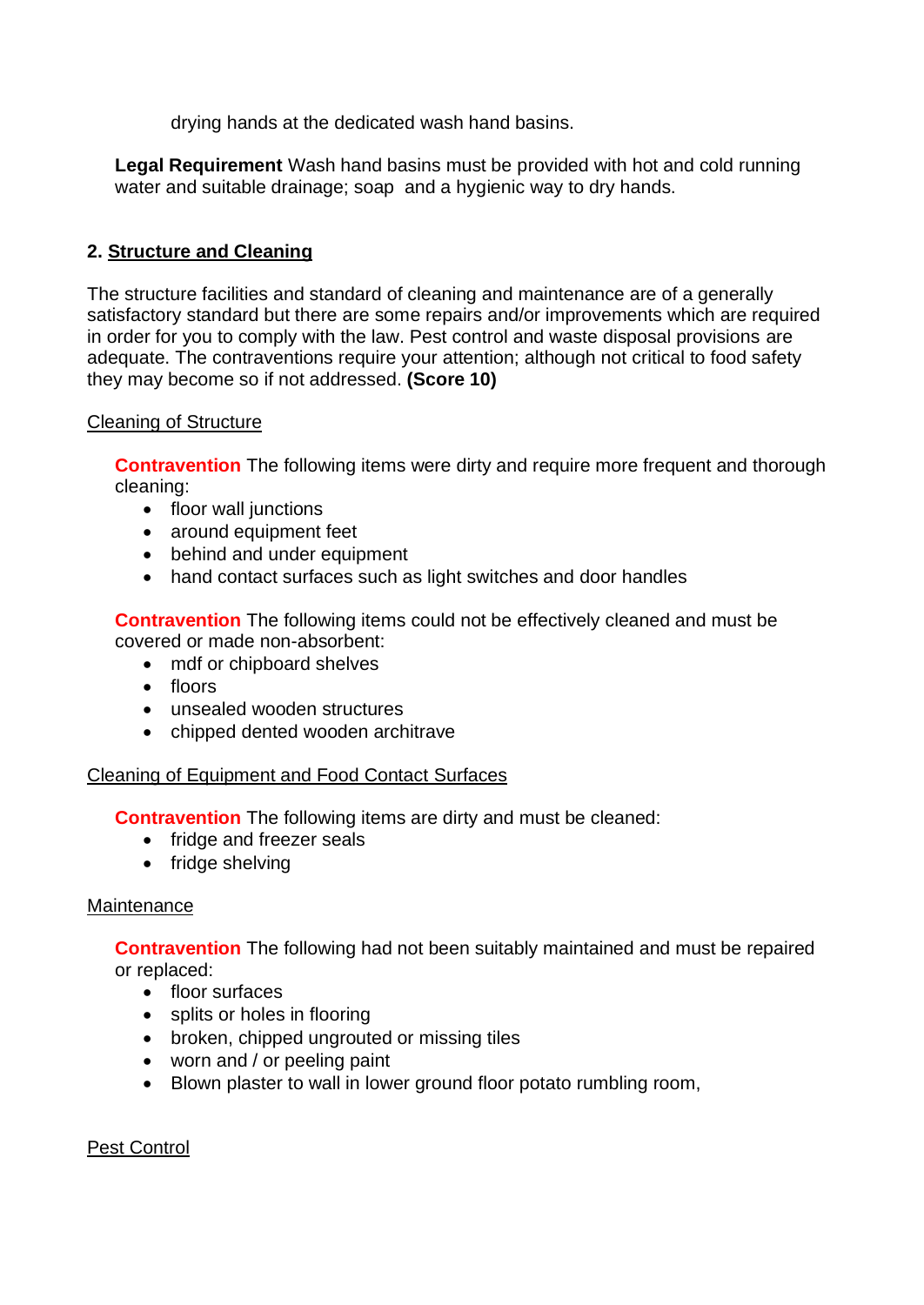**Contravention** There is evidence of pest activity on the premises:

• flying insects

**Contravention** Pest proofing is inadequate particularly in the following areas:

• the external doors

## **3. Confidence in Management**

There are generally satisfactory food safety controls in place although there is evidence of some non-compliance with the law. All the significant food hazards are understood and controls are in place. Your records are appropriate and generally maintained but some deficiencies were identified. Some minor issues were identified relating to staff supervision and training. You have a satisfactory track record. The contraventions require your attention; although not critical to food safety they may become so if not addressed. **(Score 10)**

### Proving Your Arrangements are Working Well

**Contravention** You are not working to the following safe methods in your SFBB pack:

- personal hygiene / handwashing
- cleaning / clear and clean as you go
- maintenance/pest control

#### **Traceability**

**Observation** Your records were such that food could easily be traced back to its supplier.

### **Training**

**Observation** I was pleased to see that food handlers had been trained to an appropriate level and evidence of their training was made available.

#### Allergens

**Contravention** You are failing to manage allergens properly:

- You have not identified the allergens present in the food you prepare
- You do not have a system for informing customers about the presence of allergens in the food you prepare
- You are not informing customers about the risk of cross contamination with allergens

**Information** Advise your customers how to get allergen information. You can display a sign along the lines of 'ASK OUR STAFF ABOUT ALLERGENS'

**Information** Allergen information could be written down on a chalk board or chart, or provided orally by a member of staff. Where the specific allergen information is not provided upfront, clear signposting to where this information could be obtained must be provided.